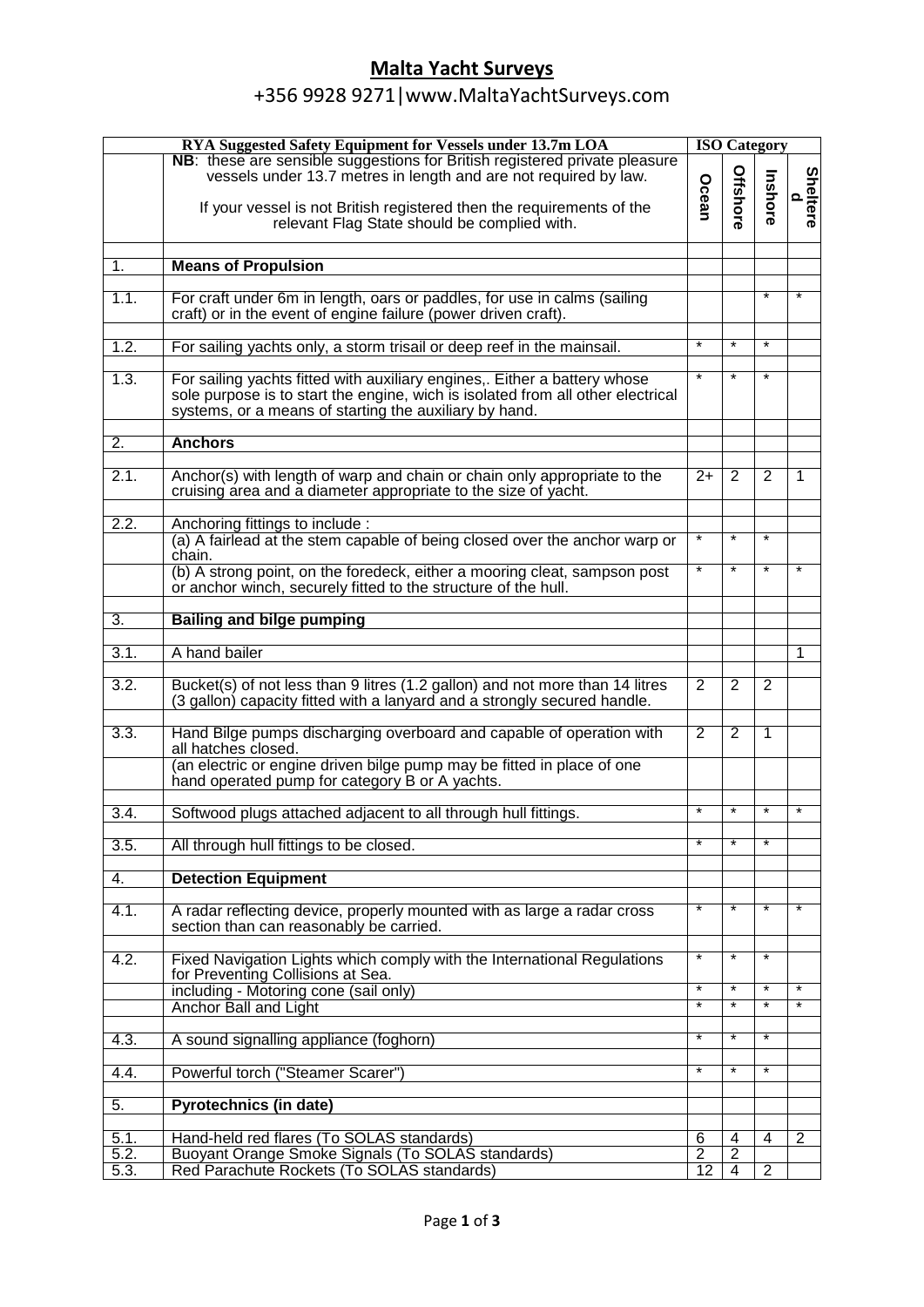## **Malta Yacht Surveys**

|  | +356 9928 9271   www.MaltaYachtSurveys.com |
|--|--------------------------------------------|
|--|--------------------------------------------|

|                | RYA Suggested Safety Equipment for Vessels under 13.7m LOA                                                                                                                                                                                                              |                         |                | <b>ISO Category</b>     |                |  |  |  |
|----------------|-------------------------------------------------------------------------------------------------------------------------------------------------------------------------------------------------------------------------------------------------------------------------|-------------------------|----------------|-------------------------|----------------|--|--|--|
|                | NB: these are sensible suggestions for British registered private pleasure<br>vessels under 13.7 metres in length and are not required by law.<br>If your vessel is not British registered then the requirements of the<br>relevant Flag State should be complied with. | Ocean                   | Offshore       | Inshore                 | Sheltere<br>d  |  |  |  |
|                |                                                                                                                                                                                                                                                                         |                         |                |                         |                |  |  |  |
| 5.4.           | Hand Held Orange Smoke Signals                                                                                                                                                                                                                                          |                         |                | 2                       | $\overline{2}$ |  |  |  |
| 5.5.           | Hand Held White Flares (Not available worldwide)                                                                                                                                                                                                                        | $\overline{4}$          | 4              | $\overline{\mathbf{4}}$ |                |  |  |  |
|                |                                                                                                                                                                                                                                                                         |                         |                |                         |                |  |  |  |
| 6.             | <b>Fire Fighting Equipment</b>                                                                                                                                                                                                                                          |                         |                |                         |                |  |  |  |
| 6.1.           |                                                                                                                                                                                                                                                                         | ¥                       |                | ¥                       | *              |  |  |  |
|                | Fire blanket, for all yachts with cooking equipment (BS EN 1869)                                                                                                                                                                                                        |                         |                |                         |                |  |  |  |
| 6.2.           | For all yachts either fitted with a galley or carrying fuel for an engine,<br>multi-purpose fire extinguishers. of minimum fire rating 5A/34B (to BS EN<br>3)                                                                                                           | 3                       | 2              | 1                       | 1              |  |  |  |
| 6.3.           | Additionally for all yachts fitted with both a galley and carrying fuel for an<br>engine, multi-purpose fire extinguishers of minimum fire rating 5A/34B (to<br><b>BS EN 3)</b>                                                                                         | 1                       | 1              | 1                       | 1              |  |  |  |
| 6.4            | Additionally for yachts with high powered (over 25hp) engines, a fixed                                                                                                                                                                                                  | ¥                       | ¥              |                         | $\star$        |  |  |  |
|                | automatic or semi-automatic fire-fighting system installed to discharge<br>into the engine space.                                                                                                                                                                       |                         |                | $\star$                 |                |  |  |  |
| 6.5.           | Additionally, for all boats at least one multi-purpose fire extinguisher of<br>minimum fire rating 113A/113B or smaller extinguishers giving the<br>equivalent fire rating (to BS EN 3)                                                                                 | ¥                       | ¥              | $\star$                 |                |  |  |  |
|                |                                                                                                                                                                                                                                                                         |                         |                |                         |                |  |  |  |
| 7.             | Personal safety equipment for each member of the crew                                                                                                                                                                                                                   |                         |                |                         |                |  |  |  |
| 7.1.           | Warm clothing, oilskins, seaboots and hat                                                                                                                                                                                                                               | ¥                       | $\ast$         | $\star$                 | $\star$        |  |  |  |
| 7.2.           | A lifejacket or a buoyancy aid (BS EN 395) 100 Newtons                                                                                                                                                                                                                  |                         |                |                         | 1              |  |  |  |
| 7.3.           | A lifejacket (BS EN 395) 150 Newtons                                                                                                                                                                                                                                    | 1                       | 1              | 1                       |                |  |  |  |
| 7.4.           | Lifejacket Light                                                                                                                                                                                                                                                        | 1                       | 1              |                         |                |  |  |  |
| 7.5.           | Spray face cover                                                                                                                                                                                                                                                        | 1                       | 1              |                         |                |  |  |  |
| 7.6.           | A safety harness (for yachts with an enclosed wheelhouse, one harness<br>each for 50% of the crew (BS EN 1095)                                                                                                                                                          | $\overline{1}$          | 1              | 1                       |                |  |  |  |
| 7.7.           | <b>Immersion Suit</b>                                                                                                                                                                                                                                                   | 1<br>¥                  | ¥              | *                       |                |  |  |  |
| 7.8.           | Jackstays and cockpit clip on points                                                                                                                                                                                                                                    |                         |                |                         |                |  |  |  |
| $\overline{8}$ | Liferaft                                                                                                                                                                                                                                                                |                         |                |                         |                |  |  |  |
|                |                                                                                                                                                                                                                                                                         |                         |                |                         |                |  |  |  |
| 8.1.           | A liferaft designed for the sole purpose of saving life, of sufficient capacity<br>to carry everyone on board.                                                                                                                                                          | 1                       | 1              | 1                       |                |  |  |  |
| 8.2.           | An emergency grab-bag                                                                                                                                                                                                                                                   | 1                       | 1              | 1                       |                |  |  |  |
|                |                                                                                                                                                                                                                                                                         |                         |                |                         |                |  |  |  |
| 9.             | Man overboard recovery equipment                                                                                                                                                                                                                                        |                         |                |                         |                |  |  |  |
| 9.1.           | Horseshoe lifebelts fitted with drogue and self-igniting light.                                                                                                                                                                                                         | $\overline{2}$          | 2              | 1                       |                |  |  |  |
| 9.2.           | Buoyant sling on floating line - may replace one horseshoe life-belt if two<br>are carried.                                                                                                                                                                             | $\overline{1}$          | $\overline{1}$ |                         |                |  |  |  |
| 9.3.           | A buoyant heaving line, at least 30m in length, with quoit.                                                                                                                                                                                                             | 1                       | 1              | 1                       |                |  |  |  |
| 9.4.           | A boarding ladder capable of rapid and secure attachment.                                                                                                                                                                                                               | 1                       | 1              | 1                       |                |  |  |  |
| 9.5.           | A dan-buoy with a large flag.                                                                                                                                                                                                                                           | 1                       | 1              |                         |                |  |  |  |
|                |                                                                                                                                                                                                                                                                         |                         |                |                         |                |  |  |  |
| 10.            | Radio                                                                                                                                                                                                                                                                   |                         |                |                         |                |  |  |  |
| 10.1.          | A radio receiver, capable of receiving shipping forecasts on 198Khz and<br>weather forecasts broadcast by local radio stations.                                                                                                                                         | 1                       | 1              | 1                       | 1              |  |  |  |
| 10.2.          | A marine based VHF radio telephone.                                                                                                                                                                                                                                     | $\overline{\mathbf{1}}$ | 1              | 1                       | 1              |  |  |  |
| 10.3.          | Digital Selectieve Calling (DSC) controller to R&TTE directive standards.                                                                                                                                                                                               | 1                       | 1              | $\mathbf 1$             |                |  |  |  |
| 10.4.          | A marine-band HF/SSB radio and/or global satellite communications                                                                                                                                                                                                       | 1                       |                |                         |                |  |  |  |
|                | system.                                                                                                                                                                                                                                                                 |                         |                |                         |                |  |  |  |
| 10.5.          | 406 Mhz EPIRB - registered in the name of the vessel.                                                                                                                                                                                                                   | 1                       |                |                         |                |  |  |  |
| 10.6.          | <b>Navtex</b>                                                                                                                                                                                                                                                           | 1                       | 1              | 1                       |                |  |  |  |